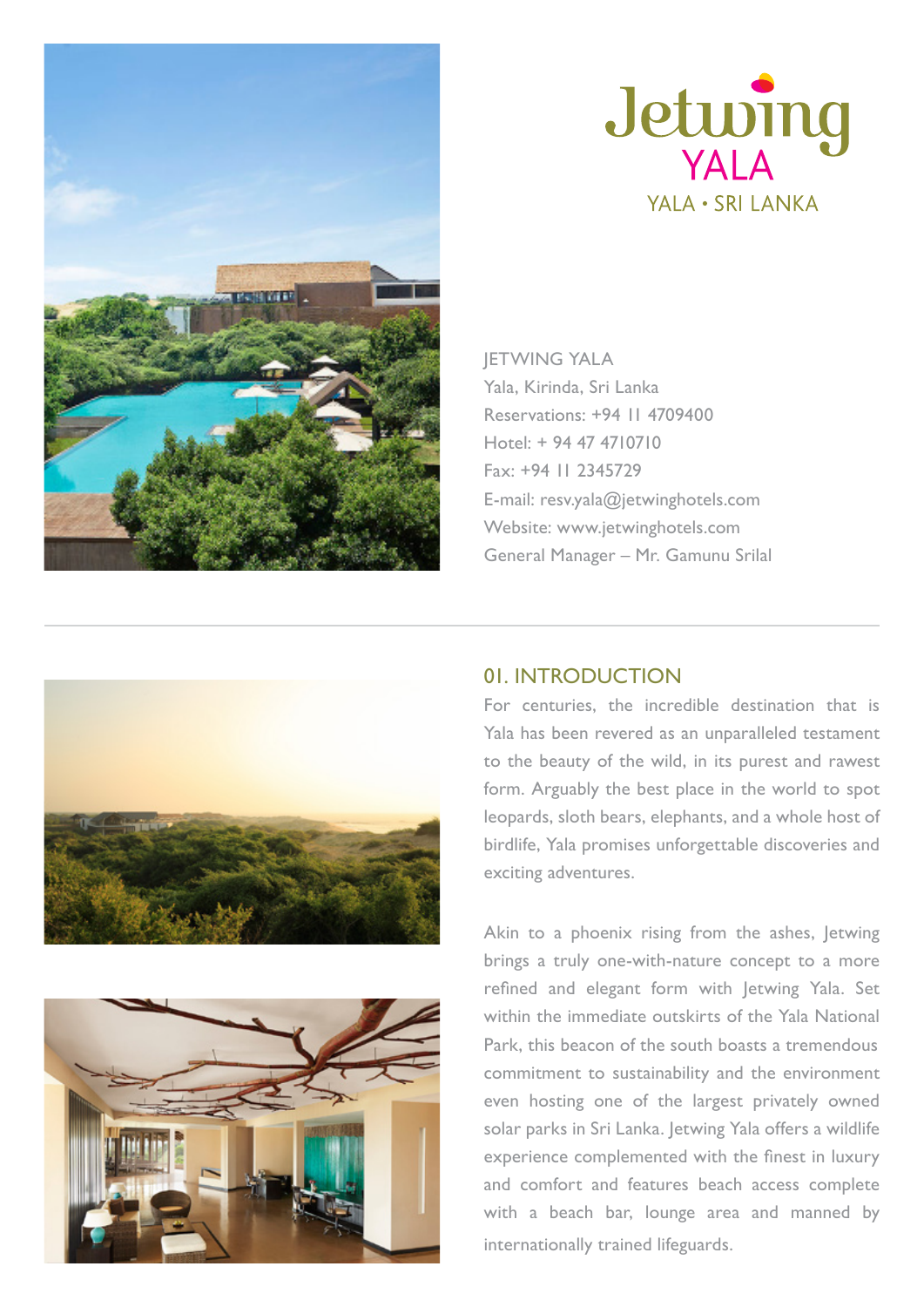







## 02. LOCATION

Jetwing Yala is located just outside the Yala National Park. The hotel is about 240 km from Colombo, which is a 4 hour drive and 260 km from the Bandaranaike International Airport which is a 4 and a half hour drive. The hotel is set in 38 acres.

## 03. ROOMS

Jetwing Yala is set amidst parklands and woodlands, and even the rooms have been built to seamlessly blend in to its surroundings with each room opening out to a balcony or terrace. 10 rooms are wheelchair accessible.

### 03.01 Total Number of Rooms

| Rooms                      | Number         | Area                                                                 |                                                                       |
|----------------------------|----------------|----------------------------------------------------------------------|-----------------------------------------------------------------------|
| Superior<br>(with terrace) | н              | Room Area<br><b>Bathroom</b><br>Terrace<br><b>Total</b>              | $-36.09$ sqm<br>$-$ 11.55 sqm<br>- 8.95 sqm<br>$-56.59$ sqm           |
| Superior<br>(with balcony) | 34             | Room Area<br><b>Bathroom</b><br>Balcony<br><b>Total</b>              | - 37.12 sqm<br>- 11.68 sqm<br>- 7.95 sqm<br>- 55.87sqm                |
| <b>Deluxe</b>              | 34             | Bedroom<br>Bathroom<br><b>Balcony</b><br><b>Total</b>                | – 31.18 sqm<br>– 11.68 sqm<br>$-19.03$ sqm<br>$-61.89$ sqm            |
| <b>Family Room</b>         | $\overline{0}$ | Bedroom<br><b>Bathroom</b><br>Terrace<br>Living area<br><b>Total</b> | – 45.96 sqm<br>$-16.24$ sqm<br>– 8.97 sqm<br>- 34.88 sqm<br>–106.5sqm |
| <b>Total Number</b>        |                | 80 Rooms                                                             |                                                                       |

Number of twin rooms - 25 Number of double rooms – 55 Number of interconnecting rooms - 06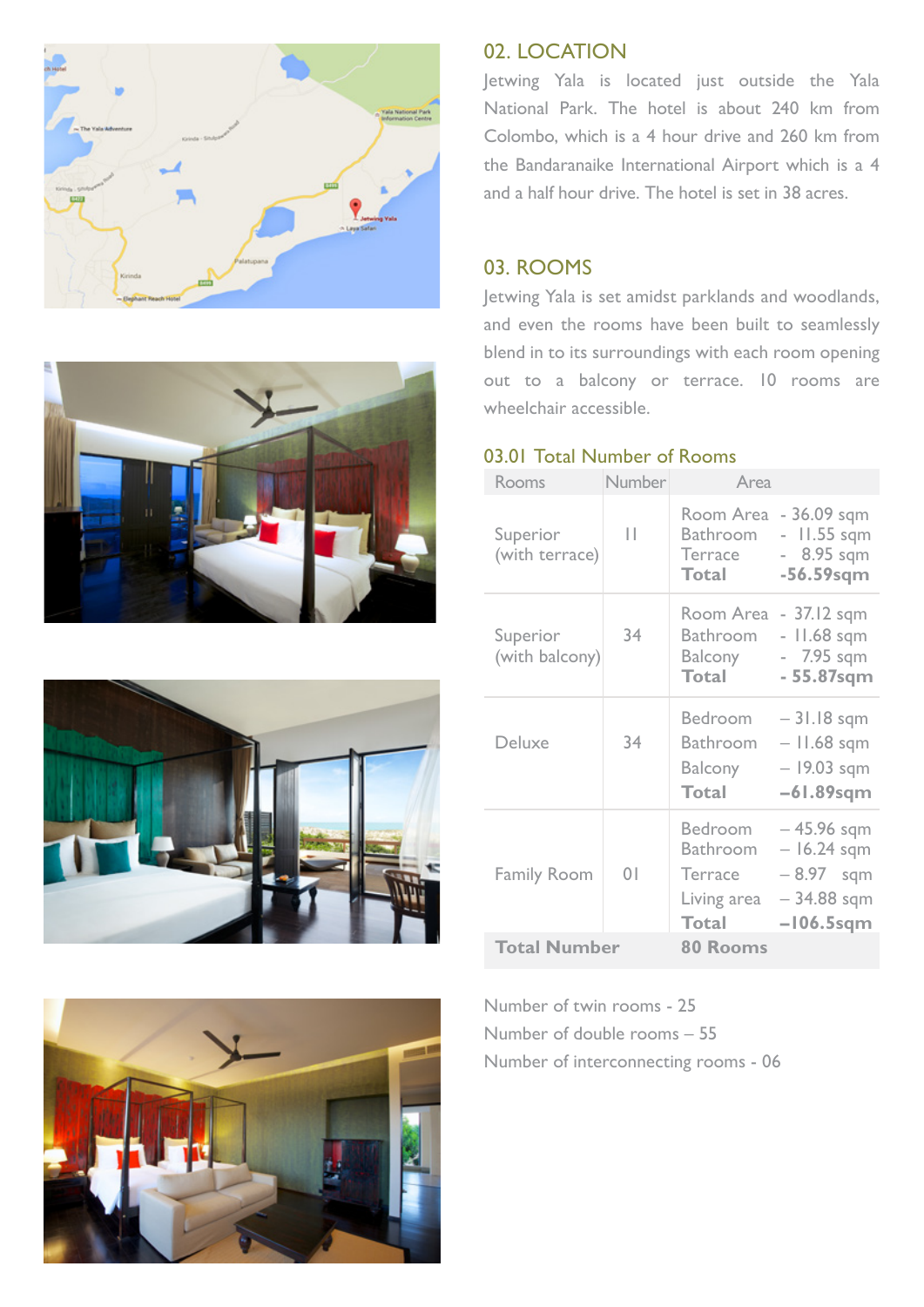







### 03.02 Room Facilities

- Air-conditioning
- Electric power 220v to 240v
- Telephone with I.D.D facility
- Mini bar
- Satellite television
- Free Wi-Fi
- Sitting area
- Balcony/terrace
- Bathroom equipped with a luxury shower enclosure
- Hot and cold water
- Tea/coffee making facility
- Bottled water
- Electronic safe
- Hair dryer
- Bathrobe and bath slippers
- Iron and Ironing board

# 03.04 Room Facilities On Request

• DVD player / Baby cots / Child minding facilities

# 04. DINING

## 04.01 Restaurant & Bar

- The Restaurant Sri Lankan and globally inspired cuisine
- The Thambapanni Asian fusion dining (à la carte)
- The Bar
- Pool bar
- Beach bar and lounge area

# 04.02 Special Dining

- Dune dining
- Alfresco dining
- Pool dining
- In-room dining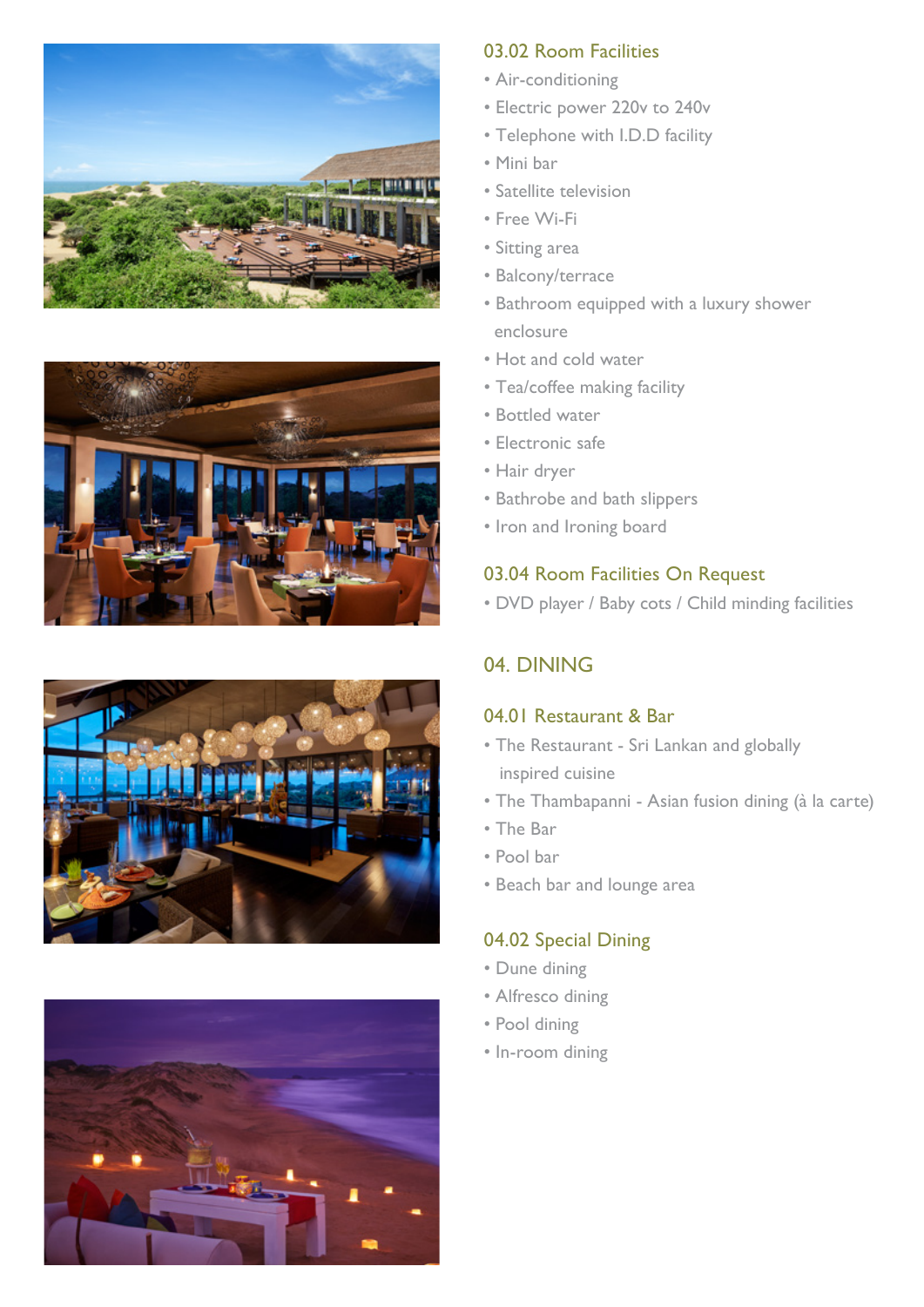







# 05. GUEST FACILITIES

- 24 hour room service
- Free Wi-Fi
- Laundry service
- First Aid and Emergency Response Team
- Doctor on call
- Conference hall
- I.D.D., fax and e-mail
- Daily housekeeping
- Parking facilities

# 06. SPORTS & ENTERTAINMENT

- Swimming pool
- Beach Access water and beach sports with internationally trained lifeguards
- Spa
- Pool table
- Gym

# 07. OUTDOOR ACTIVITIES & EXCURSIONS

#### Safari

Yala National Park Bundala National Park Udawalawa National Park

### Archaeological Sites

Sithulpauwa Monastery

#### Bird Trails

Bundala National Park Sithulpauwa bird trail Debarawewa bird trail

#### Religious Excursions

Tissamaharama Temple Katharagama Shrine Sithulpauwa Monastery Kirinda Temple

### Beach and Water Sports

Diving Shipwreck diving at Great Basses Jet skiing Snorkelling Kayaking Body surfing